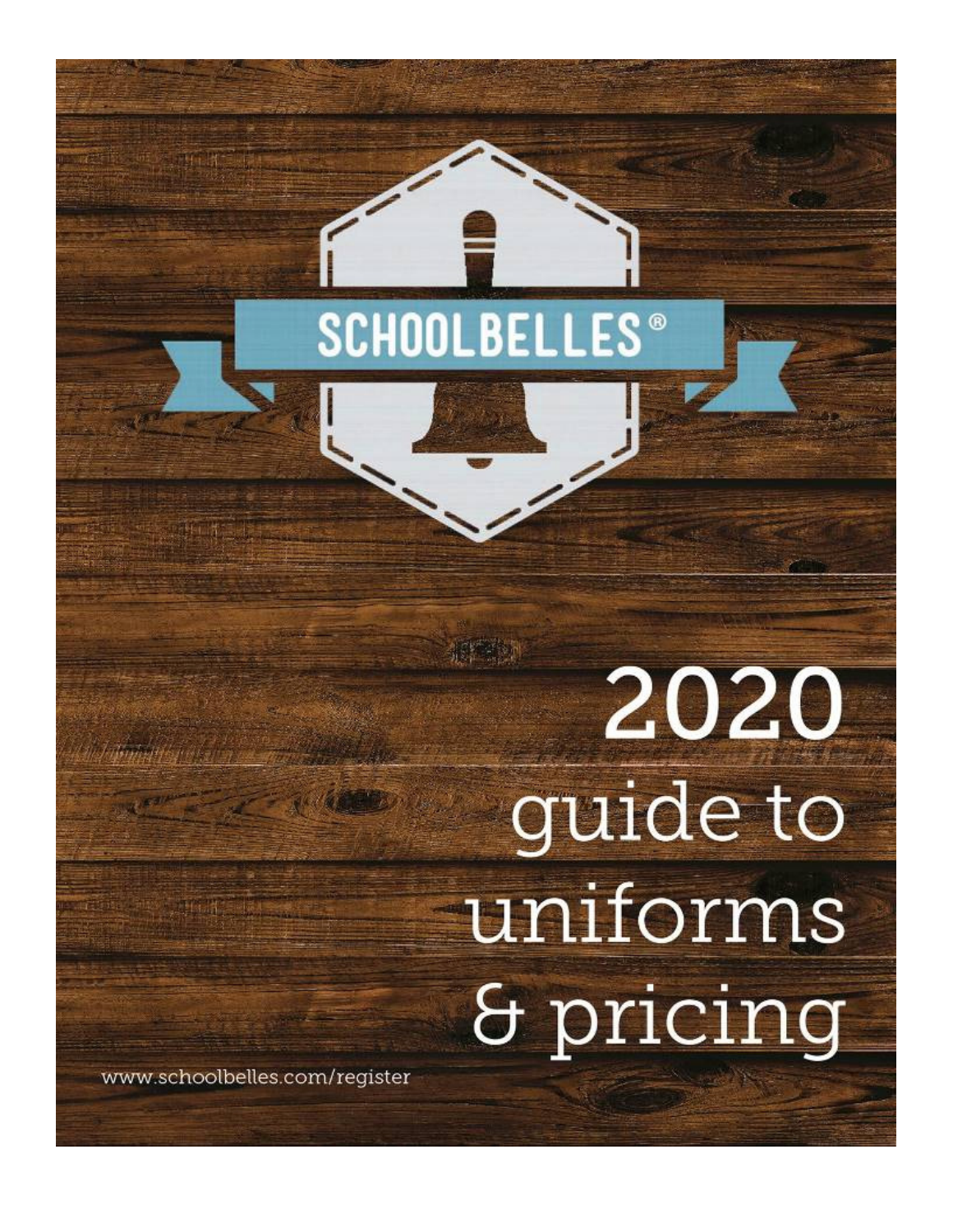|               |                                          |                             | for online shopping                           |                    |
|---------------|------------------------------------------|-----------------------------|-----------------------------------------------|--------------------|
| <b>Grades</b> | <b>Jumpers</b>                           |                             |                                               | <b>Price Range</b> |
| $K - 5$       | 1476                                     |                             | <b>Center Pleated Jumper</b>                  | \$46.95 - \$49.95  |
|               |                                          |                             | <b>Colors: Green/Navy Polyester Plaid-520</b> |                    |
| Grades Skirts |                                          |                             |                                               | <b>Price Range</b> |
| $6 - 8$       | 1521                                     |                             | Two Kick Pleated Skirt                        | \$44.95 - \$48.95  |
| $6 - 8$       | 1533                                     |                             | Side Pleat Skort w/ Knit Short                | \$45.95 - \$49.95  |
|               |                                          |                             | <b>Colors: Green/Navy Polyester Plaid-520</b> |                    |
| <b>Grades</b> | <b>Blouses</b>                           |                             |                                               | <b>Price Range</b> |
| K - 8         | 1739                                     |                             | Round Collar Short Sleeve                     | $$14.50 - $19.50$  |
| $K - 8$       | 1740                                     |                             | Round Collar Long Sleeve                      | $$15.50 - $20.50$  |
| K - 8         | 1750                                     |                             | <b>Pointed Collar Short Sleeve</b>            | $$14.15 - $19.50$  |
| K - 8         | 1751                                     |                             | Pointed Collar Long Sleeve                    | $$15.20 - $20.50$  |
| $K - 8$       | 1770                                     | Oxford Short Sleeve         |                                               | $$18.25 - $25.25$  |
| $K - 8$       | 1771                                     | Oxford Long Sleeve          |                                               | $$20.25 - $27.25$  |
| K - 8         | 1775                                     |                             | A+ SS Feminine Pinpoint Oxford                | $$21.25 - $27.25$  |
| K - 8         | 1776                                     |                             | A+ LS Feminine Pinpoint Oxford                | $$24.25 - $30.25$  |
|               |                                          | Colors: White-17            |                                               |                    |
| Grades Polos  |                                          |                             |                                               | <b>Price Range</b> |
| K - 8         | 5705                                     |                             | A+ Pique Polo Short Sleeve                    | $$16.95 - $20.95$  |
| K - 8         | 5706                                     |                             | A+ Pique Polo Long Sleeve                     | $$18.95 - $22.95$  |
| K - 8         | 5708                                     |                             | A+ Ribbed Bottom Short Sleeve                 | $$22.50 - $26.50$  |
| K - 8         | 5709                                     |                             | A+ Ribbed Bottom Long Sleeve                  | $$24.50 - $28.50$  |
| K - 8         | 5730                                     |                             | A+ Fitted Pique Polo SS                       | $$17.95 - $21.95$  |
| K - 8         | 5735                                     |                             | A+ Jersey Polo Short Sleeve                   | $$16.95 - $20.95$  |
| K - 8         | 5736                                     |                             | A+ Jersey Polo Long Sleeve                    | $$18.95 - $22.95$  |
| K - 8         | 8730                                     |                             | <b>Classroom Fitted Polo SS</b>               | $$17.95 - $21.95$  |
| K - 8         | 8731                                     |                             | <b>Classroom Fitted Polo LS</b>               | $$19.95 - $23.95$  |
|               |                                          | Colors: White-17            |                                               |                    |
| <b>Grades</b> | <b>Slacks</b>                            |                             |                                               | <b>Price Range</b> |
| $K - 4$       | 5204                                     |                             | <b>Full Elastic Waist Pants</b>               | $$15.95 - $21.95$  |
| K - 8         | 8263                                     |                             | Classroom Stretch Narrow Leg Pant             | $$21.75 - $29.75$  |
| K - 8         | 8364                                     |                             | Classroom Flare Leg Pant                      | $$21.75 - $31.75$  |
|               |                                          | <b>Colors: Navy-15</b>      |                                               |                    |
| K - 8         | 3258                                     |                             | Premium Micro Suede Twill                     | $$29.95 - $34.50$  |
|               |                                          |                             | <b>Colors: Navy Cotton Blend-205</b>          |                    |
| K - 8         | 3264                                     |                             | Brushed Twill Straight Leg Pant               | \$26.95 - \$33.50  |
|               |                                          |                             | <b>Colors: Navy Brushed Twill-1015</b>        |                    |
| Grades        | <b>Shorts</b>                            |                             |                                               | <b>Price Range</b> |
| K - 4         | 3260                                     |                             | <b>Full Elastic Waist Short</b>               | $$11.75 - $17.95$  |
| K - 8         | 3276                                     | <b>Brushed Twill Shorts</b> |                                               | $$23.95 - $25.95$  |
| K - 8         | 8277                                     |                             | Classroom Bermuda Shorts                      | \$17.50 - \$25.50  |
|               |                                          | <b>Colors: Navy-15</b>      |                                               |                    |
| K - 8         | 3277                                     |                             | <b>Brushed Twill Flat Front Short</b>         | $$23.95 - $27.95$  |
|               |                                          |                             | <b>Colors: Navy Brushed Twill-1015</b>        |                    |
| Grades        | <b>Embroidered Sweaters &amp; Fleece</b> |                             |                                               | <b>Price Range</b> |
| K - 8         | 1970                                     |                             | Round Neck Cardigan                           | $$38.25 - $46.70$  |
| K - 8         | 1993                                     |                             | V-Neck Pullover Sweater                       | \$38.25 - \$44.70  |
| K - 8         | 5912                                     |                             | V-Neck Cardigan Sweater                       | \$42.70 - \$49.25  |
| K - 8         | 2295                                     | Fleece Pullover             |                                               | \$33.70 - \$35.70  |
| K - 8         | 2296                                     | Fleece Jacket               |                                               | \$36.70 - \$40.70  |
|               |                                          |                             | Colors: Grey with school monogram-21/1947     |                    |

## Girls Program **ST. AGNES SCHOOL Grades K-8** Use your school code **s1947 Fort Wright, KY**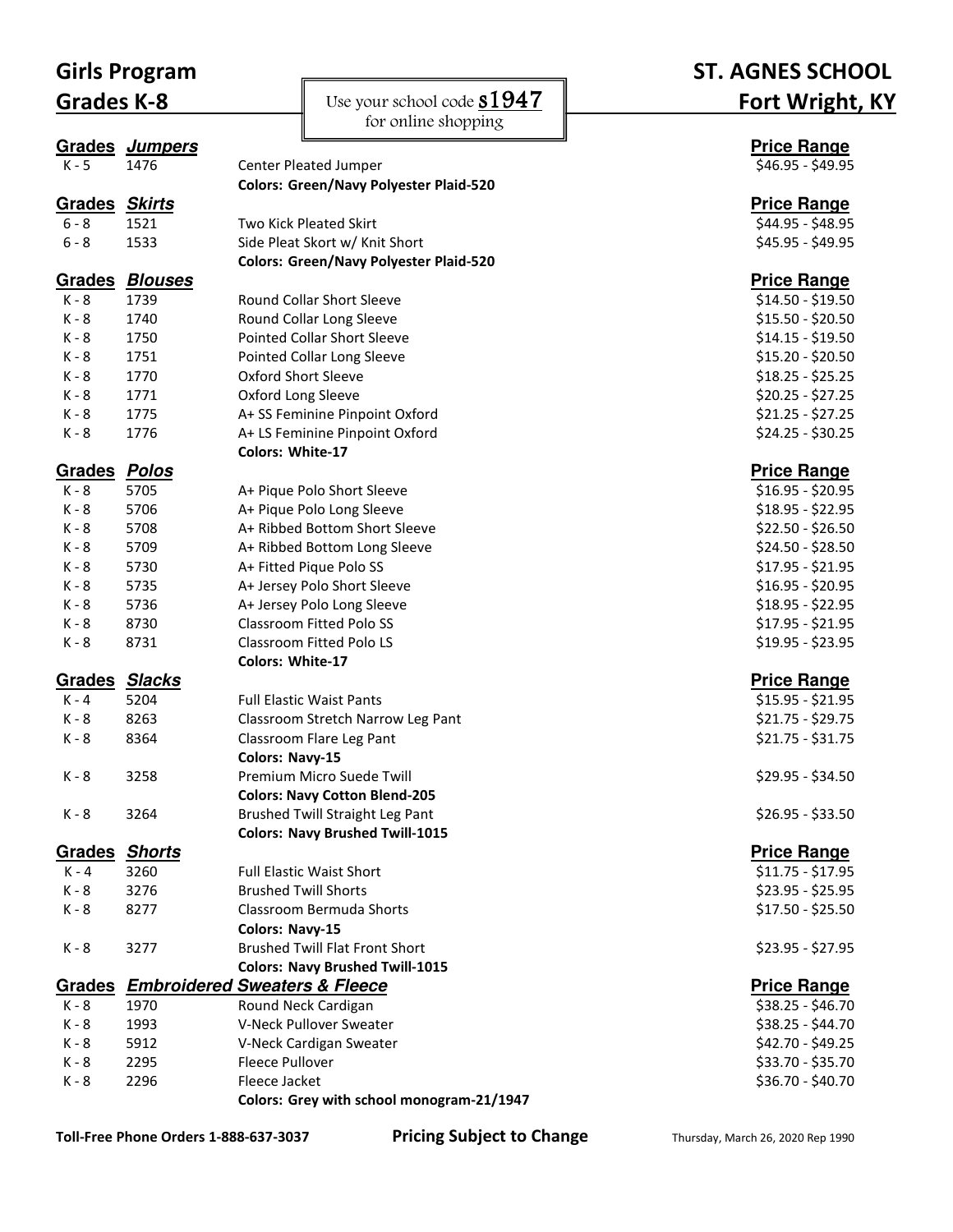| <b>Boys Program</b><br><b>Grades K-8</b> |                                                 |                          |                                                     | <b>ST. AGNES SCHOOL</b><br>Fort Wright, KY |
|------------------------------------------|-------------------------------------------------|--------------------------|-----------------------------------------------------|--------------------------------------------|
|                                          |                                                 |                          | Use your school code $s1947$<br>for online shopping |                                            |
|                                          |                                                 |                          |                                                     |                                            |
| Grades                                   | <b>Trousers</b>                                 |                          |                                                     | <b>Price Range</b>                         |
| $K - 4$                                  | 5204                                            |                          | <b>Full Elastic Waist Pants</b>                     | $$15.95 - $21.95$                          |
| $K - 8$                                  | 5208                                            | <b>Plain Front Pants</b> |                                                     | $$24.50 - $32.95$                          |
|                                          |                                                 | <b>Colors: Navy-15</b>   |                                                     |                                            |
| <b>Grades</b>                            | <b>Shorts</b>                                   |                          |                                                     | <b>Price Range</b>                         |
| $K - 4$                                  | 3260                                            |                          | <b>Full Elastic Waist Short</b>                     | $$11.75 - $17.95$                          |
| $K - 8$                                  | 3288                                            |                          | Flat Front Long Shorts                              | $$18.95 - $26.50$                          |
|                                          |                                                 | <b>Colors: Navy-15</b>   |                                                     |                                            |
| Grades                                   | <b>Shirts</b>                                   |                          |                                                     | <b>Price Range</b>                         |
| $K - 8$                                  | 5703                                            |                          | <b>Short Sleeve Dress Shirt</b>                     | $$16.25 - $22.60$                          |
| $K - 8$                                  | 5704                                            |                          | Long Sleeve Dress Shirt                             | $$17.25 - $24.65$                          |
| $K - 8$                                  | 5760                                            |                          | Oxford Shirt Short Sleeve                           | \$17.95 - \$24.95                          |
| $K - 8$                                  | 5761                                            |                          | Oxford Shirt Long Sleeve                            | $$19.95 - $36.55$                          |
| $K - 8$                                  | 5775                                            |                          | A+ SS Pinpoint Oxford                               | $$20.95 - $27.95$                          |
| K - 8                                    | 5776                                            |                          | A+ LS Pinpoint Oxford                               | $$23.50 - $30.50$                          |
|                                          |                                                 |                          | Colors: Light Blue-12, White-17                     |                                            |
| Grades Polos                             |                                                 |                          |                                                     | <b>Price Range</b>                         |
| $K - 8$                                  | 5705                                            |                          | A+ Pique Polo Short Sleeve                          | $$16.95 - $20.95$                          |
| $K - 8$                                  | 5706                                            |                          | A+ Pique Polo Long Sleeve                           | $$18.95 - $22.95$                          |
| $K - 8$                                  | 5735                                            |                          | A+ Jersey Polo Short Sleeve                         | $$16.95 - $20.95$                          |
| K - 8                                    | 5736                                            |                          | A+ Jersey Polo Long Sleeve                          | $$18.95 - $22.95$                          |
|                                          |                                                 |                          | Colors: Light Blue-12, White-17                     |                                            |
|                                          | <b>Grades Embroidered Sweaters &amp; Fleece</b> |                          |                                                     | <b>Price Range</b>                         |
| $K - 8$                                  | 1993                                            |                          | V-Neck Pullover Sweater                             | \$38.25 - \$44.70                          |
| $K - 8$                                  | 5912                                            |                          | V-Neck Cardigan Sweater                             | \$42.70 - \$49.25                          |
| $K - 8$                                  | 2295                                            | Fleece Pullover          |                                                     | \$33.70 - \$35.70                          |

| Visit us online or in one of our retail locations and view our selection of |                               |                                                      |  |  |  |
|-----------------------------------------------------------------------------|-------------------------------|------------------------------------------------------|--|--|--|
| Hosiery/socks, belts, shoes, backpacks & colorful accessories!              |                               |                                                      |  |  |  |
|                                                                             | Colors For<br>School<br>s1947 | Boys & Girls Hosiery/Socks: Navy-15, White-17        |  |  |  |
|                                                                             |                               | Belts: Navy-15, Black-22, Brown-23, Black/Brown-2223 |  |  |  |
|                                                                             |                               |                                                      |  |  |  |

K - 8 2296 Fleece Jacket 536.70 - \$40.70

**Colors: Grey with school monogram-21/1947**



**Toll-Free Phone Orders 1-888-637-3037 Pricing Subject to Change** Thursday, March 26, 2020 Rep 1990